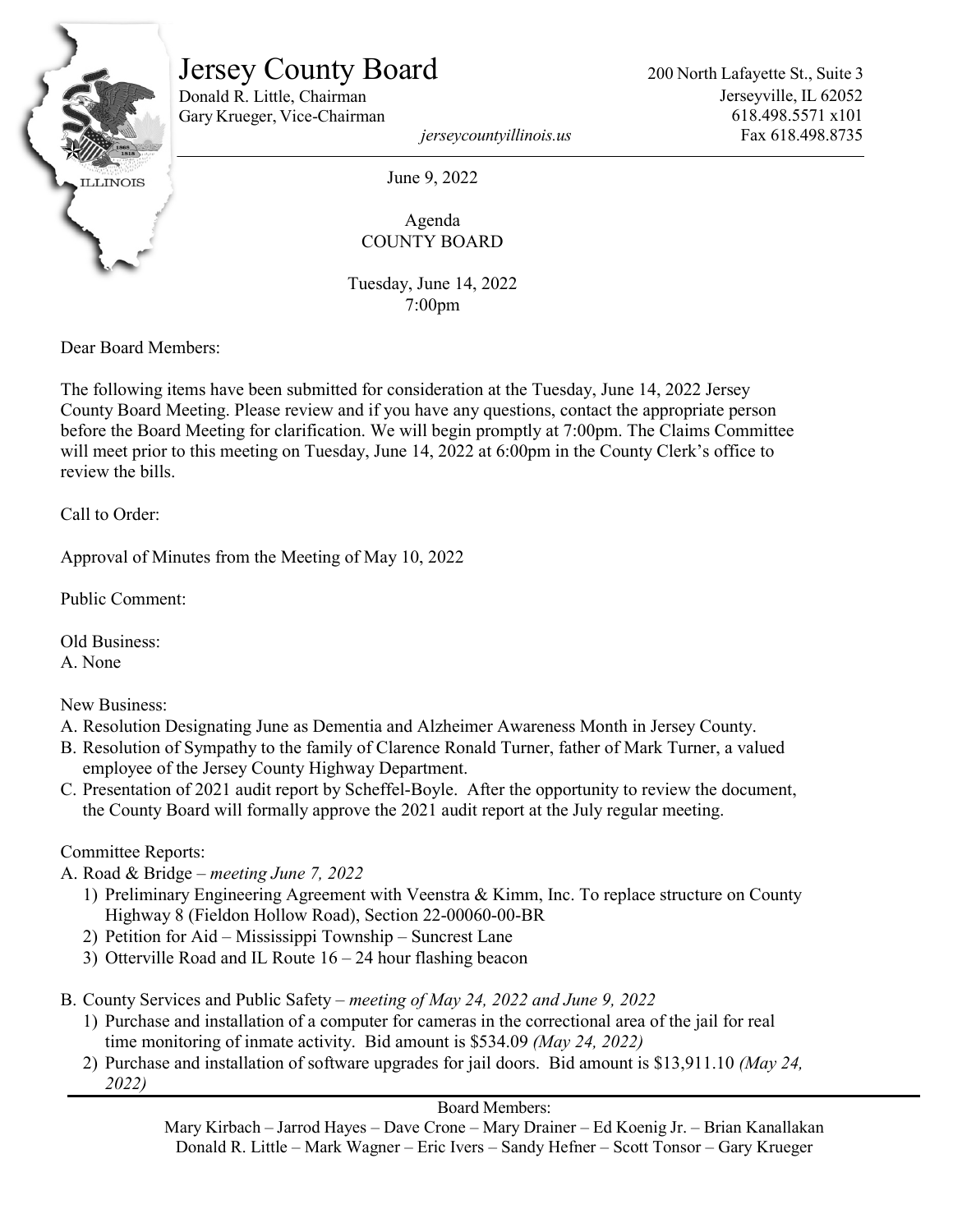- 3) Replacement of nine (9) back-up batteries at a price of \$5,981.00. Replacement of transfer box for the generator at a price of \$10,414.00. The batteries and transfer box are used to power the 911 facility in the event of a power outage. *(May 24, 2022)*
- 4) Replacement of the intercom system in the Law Enforcement Building used for communications by the 911 telecommunications personnel to monitor entrance by public and/or sheriff/correctional personnel to areas of the facility. A bid was not available at the time of the meeting, but it is hoped for at the time of the County Board meeting for Board consideration. *(May 24, 2022)*
- 5) Radios for ambulances at JCH *(June 9, 2022)*
- 6) Generators for ESDA *(June 9, 2022)*
- 7) Intercom for sheriffs dept *(June 9, 2022)*
- C. Liquor Control *meeting of May 31, 2022*
	- 1. Recommendations for renewal of liquor licenses:
		- a) Alton Motorboat Club Class 1
		- b) Lake Westside Class 1
		- c) Midwest Property Management Ltd (Pere Marquette Lodge) Class 2
		- d) Lockhaven Golf Class 2
		- e) Tri County Rod & Gun Club Class 4
		- f) Eckert's Class 1
		- g) Grafton Winery Class 1
		- h) Bawana's Class 1
		- i) Whiskey Creek Class 2
		- j) Whalen-Hill American Legion Post 648 Class 4
		- k) Do Drop Inn Class 1

## County Officials Report:

- A. Circuit Clerk
- B. Coroner
- C. County Clerk/Recorder
	- *1) Approval of Tax Deed Resolution – parcel number 07-164-016-00*
	- *2) Approval of Tax Deed Resolution – parcel number 07-164-013-00*
	- *3) Approval of Tax Deed Resolution – parcel number 07-164-012-00*
	- *4) Approval of Tax Deed Resolution – parcel number 07-310-013-00*
	- *5) Approval of Tax Deed Resolution – parcel number 01-240-064-00*
	- *6) Approval of Tax Deed Resolution – parcel number 00214*
- D. Sheriff
- E. Supervisor of Assessments
	- *1) The Supervisor of Assessments reports "no plans to change the status of any township or multi-township assessment district." The supporting documents on the decision of the Supervisor of Assessments has been provided to the County Board members. No action is required by the County Board.*
- F. State's Attorney
- G. Treasurer
	- *1) Report on status of tax bills.*
- H. County Code
	- *1) Resolution authorizing entering in an intergovernmental grant agreement with the Illinois Emergency Management Agency not to exceed \$195,727.63 with a cost sharing basis not to exceed 25% of the grant amount on the part of Jersey County.*
	- *2) Correction of topographical error of Ordinance 21-4, Section 7-C4 to read as "to the FPE"*

### Board Members:

Mary Kirbach – Jarrod Hayes – Dave Crone – Mary Drainer – Ed Koenig Jr. – Brian Kanallakan Donald R. Little – Mark Wagner – Eric Ivers – Sandy Hefner – Scott Tonsor – Gary Krueger